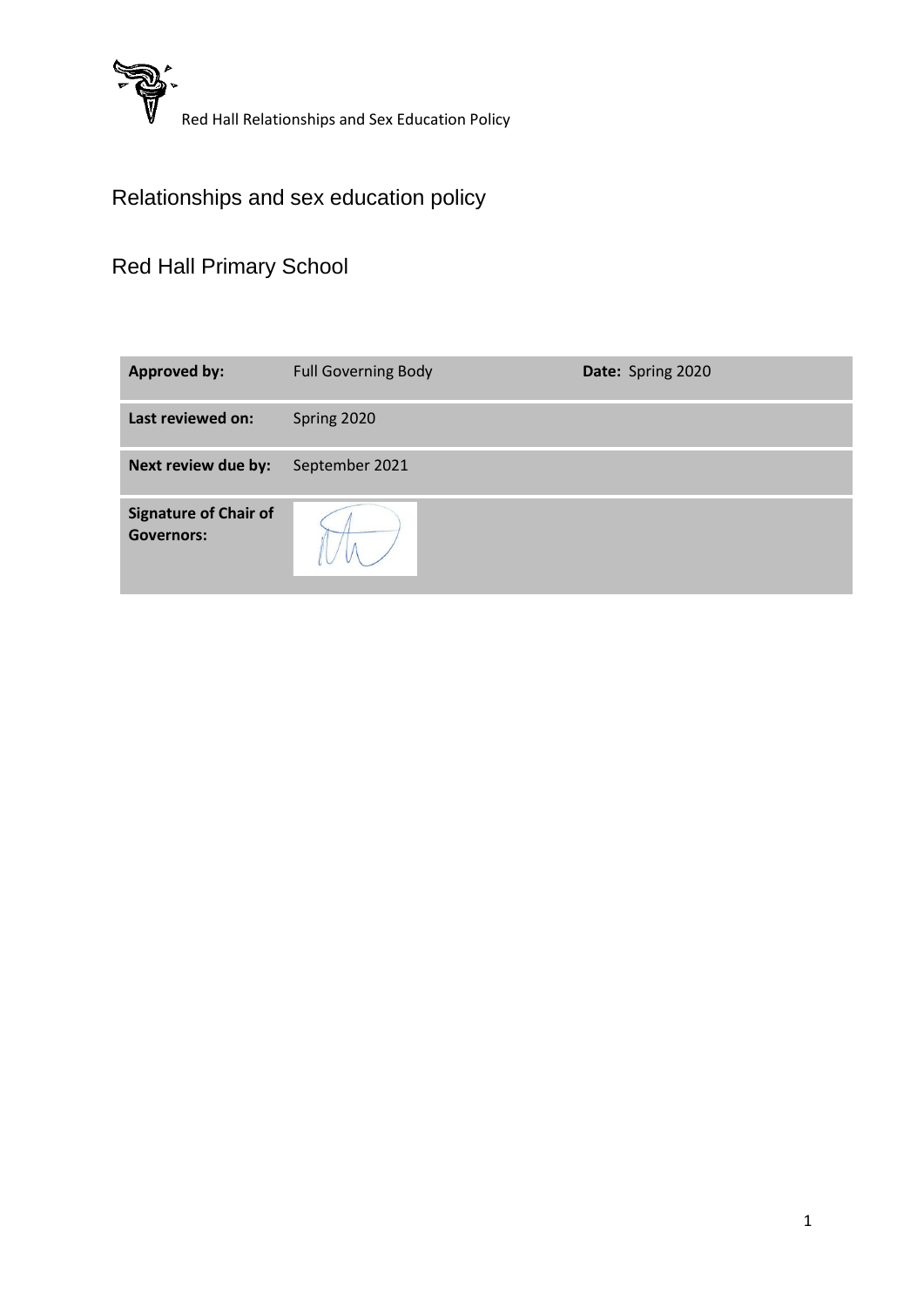

## **Introduction**

Red Hall Primary School considers that Sex and Relationships Education (RSE) is an integral part of the Personal, Social and Health Education (PSHE) and Citizenship curriculum. We also believe that it is an integral part of promoting our children in becoming world citizens.

We aim to offer pupils a carefully planned programme on human development, relationships, sexuality and family life within a safe, comfortable atmosphere and in a relaxed relationship between teacher and pupil. The programme is set within a moral framework and matched to the pupils' level of maturity.

## **Definition**

RSE is about the emotional, social and cultural development of pupils, and involves learning about relationships, sexual health, sexuality, healthy lifestyles, diversity and personal identity. RSE involves a combination of sharing information, and exploring issues and values. RSE is not about the promotion of sexual activity.

#### **Statutory Requirements**

The law (Education Act 1996) states that 'All schools must provide an up to date policy that describes the content and organisation of the SRE provided outside the National Curriculum.' As a maintained primary school we must provide relationships education to all pupils as per section 34 of the [Children and Social work act 2017.](http://www.legislation.gov.uk/ukpga/2017/16/section/34/enacted) However, we are not required to provide sex education but we do need to teach the elements of sex education contained in the science curriculum.

In teaching RSE, we must have regard to [guidance](https://www.gov.uk/government/consultations/relationships-and-sex-education-and-health-education) issued by the secretary of state as outlined in section 403 of the [Education Act 1996.](http://www.legislation.gov.uk/ukpga/1996/56/contents)

At Red Hall Primary School we teach RSE as set out in this policy.

#### **Aims**

The following are the aims of the teaching of RSE at Red Hall Primary School:

- To provide a secure environment to develop confidence in talking, listening and thinking about feelings and relationships
- To create a positive culture to explore different relationships in the world around us
- To develop the confidence and self-esteem to value themselves and others
- To develop pupils empathy
- To understand the consequences of their actions and behave responsibly within relationships (Including friendships)
- To be able to recognise unsafe situations and be able to protect themselves and ask for help and support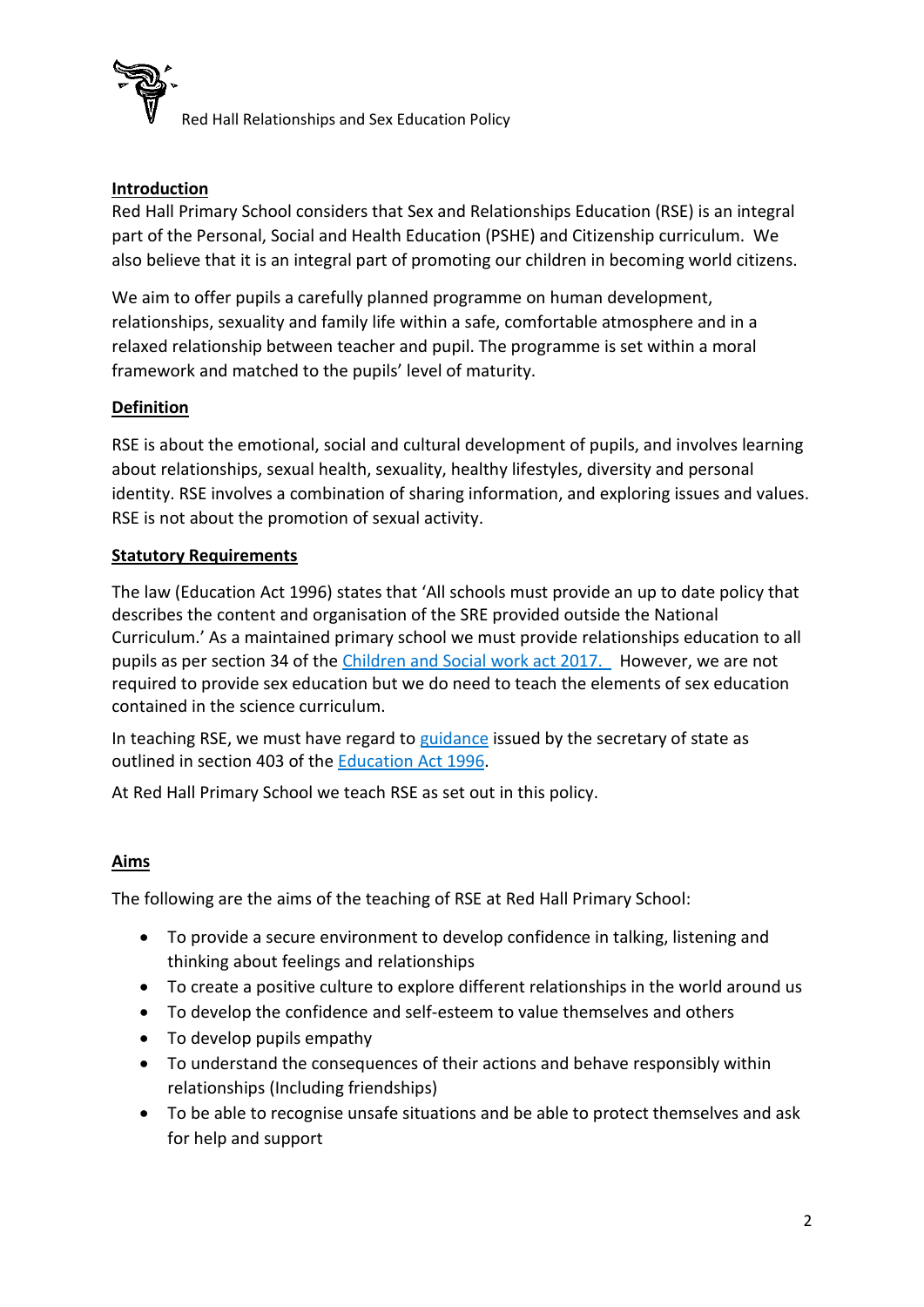

- To be able to name parts of the body and describe how their bodies work, including being prepared for puberty
- To understand the role the media plays in forming attitudes

## **Objectives**

As part of RSE, pupils will be taught about the different family units. We aim to provide accurate information and to help to develop skills to enable them to understand differences and respect themselves and others. We aim to prevent and remove prejudice. RSE will contribute to promoting the spiritual, moral, cultural, mental and physical development of pupils at school and within society, thus preparing them for the responsibilities and experiences of adult life. We will work towards this aim in partnership with parents/carers.

## **Curriculum**

RSE will be taught through different aspects of the curriculum but we will carry out the main RSE teaching in our PSHE curriculum. The curriculum over view can be found in Appendix 1. We have developed the curriculum taking into account the age, needs and feelings of pupils. If pupils ask questions outside the scope of this policy, teachers will respond in an appropriate manner so they are fully informed and don't seek answers online.

Primary sex education is not compulsory in primary schools. At Red Hall Primary we have decided to cover this to support our curriculum ethos to develop our children into world citizens.

Primary sex education will focus on:

- Preparing boys and girls for the changes that adolescence brings
- How a baby is conceived and born

For more information about our curriculum, see our curriculum map in Appendix 1.

#### **Delivery of RSE**

RSE is taught within the personal, social, health and economic (PSHE) education curriculum. Biological aspects of RSE are taught within the science curriculum, and other aspects are included in religious education (RE).

Relationship education focuses on teaching the fundamental building blocks and characteristics of positive relationships including:

- Families and people who care for me
- Caring friendships
- Respectful relationships
- Online relationships
- Being safe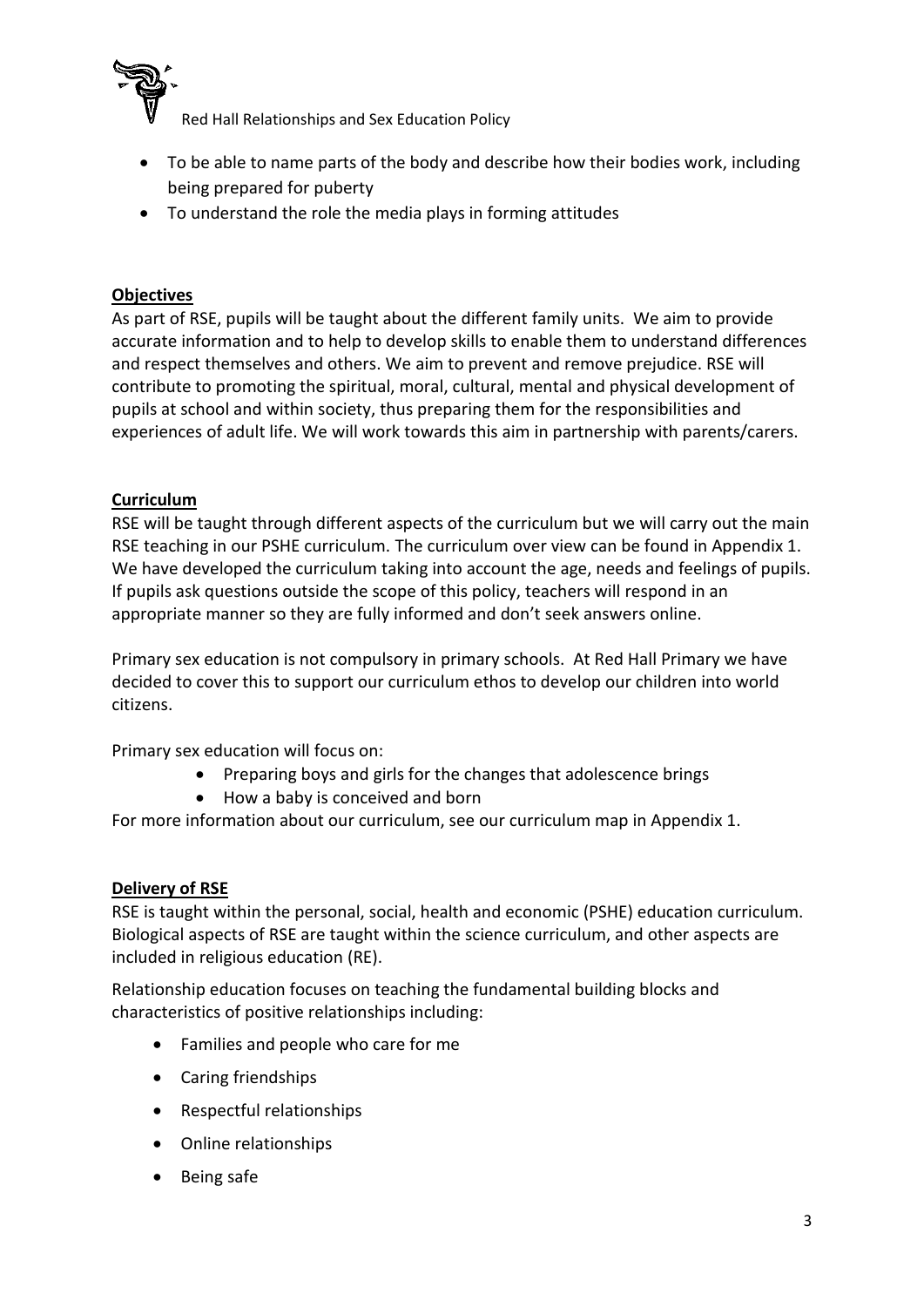

For more information about our RSE curriculum, see Appendices 1.

Since RSE incorporates the development of self-esteem and relationships, pupils' learning does not just take place through the taught curriculum but through all aspects of school life including the playground. It is important to us that all staff understand they have a responsibility to implement this policy and promote the aims of the school at any time they are dealing with children.

#### **Roles and responsibilities**

## **Parents**

At Red Hall Primary we are aware that the primary role in children's RSE lies with parents and carers. We wish to build a positive and supporting relationship with the parents of children at our school through mutual understanding, trust and co-operation.

In promoting this objective we:

- Inform parents about the school's RSE policy and practice
- Answer any questions that parents may have about the RSE of their child
- Take seriously any issue that parents raise with teachers or governors about this policy or the arrangements for RSE in the school
- Parents have the right to withdraw their children from those aspects of Sex education, not included in the Science Curriculum. However this rarely happens, by working in partnership with parents they recognise the importance of this aspect of their child's education
- If parents/carers do request their child be removed from these lessons, then that child will be provided with alternative work, linked with the PSHE and Citizenship programme, and be invited to join another class for that session. A register of any such pupils will be kept and distributed to all teachers involved.

## **The governing board**

The governing board will approve the RSE policy, and hold the headteacher to account for its implementation.

#### **The Head Teacher**

The head teacher is responsible for ensuring that RSE is taught consistently across the school, and for managing requests to withdraw pupils from non- statutory components of RSE.

## **Staff**

Staff are responsible for:

Delivering RSE in a sensitive way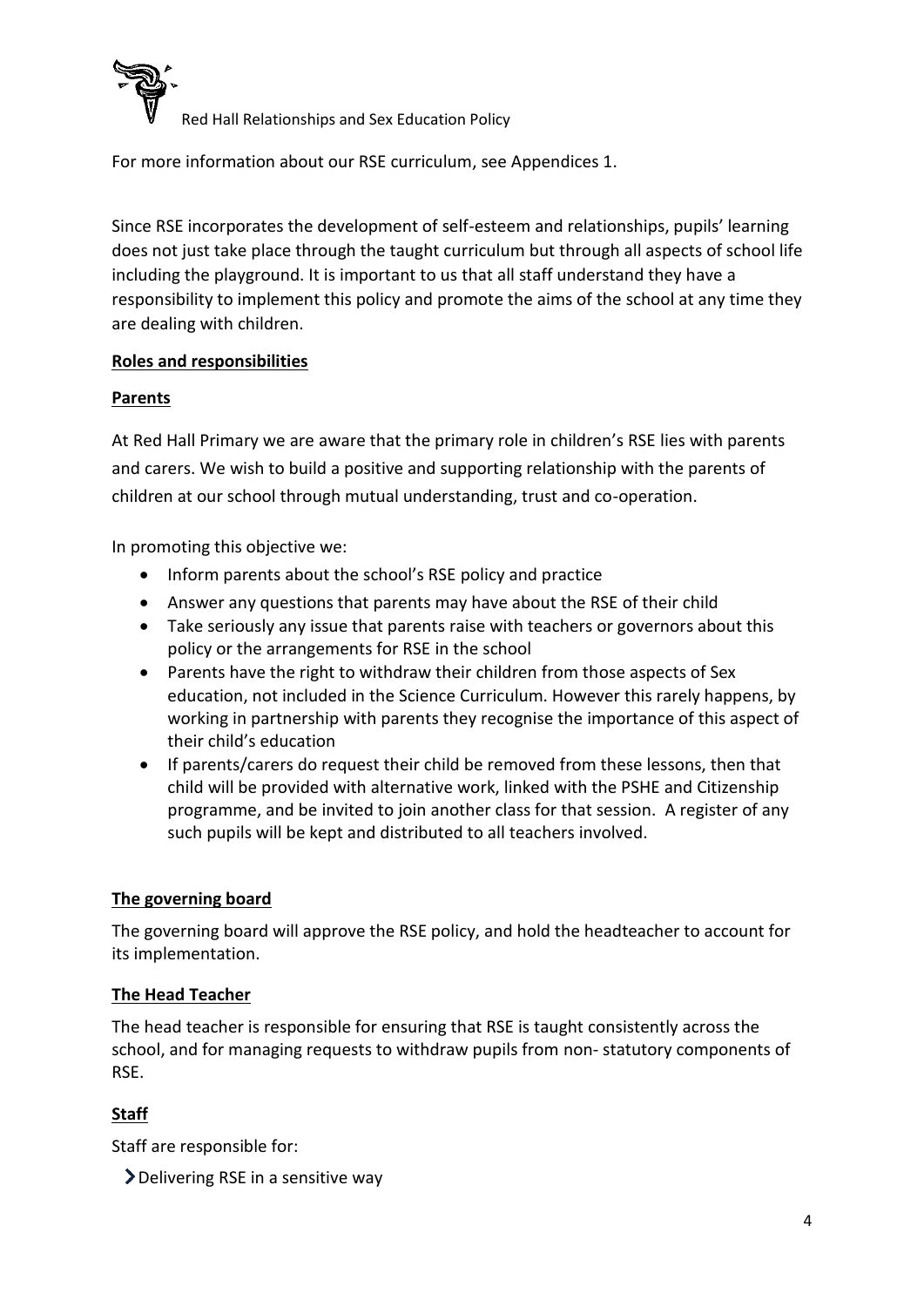

- Modelling positive attitudes to RSE
- Monitoring progress
- $\blacktriangleright$  Responding to the needs of individual pupils
- Responding appropriately to pupils whose parents wish them to be withdrawn from the non- statutory components of RSE

Staff do not have the right to opt out of teaching RSE. Staff who have concerns about teaching RSE are encouraged to discuss this with the headteacher.

## **Pupils**

Pupils are expected to engage fully in RSE and, when discussing issues related to RSE, treat others with respect and sensitivity.

## **Parents' right to withdraw**

Parents do not have the right to withdraw their children from relationships education. Parents have the right to withdraw their children from the non statutory/non science components of sex education within RSE. Requests for withdrawal should be put in writing and addressed to the headteacher. Alternative work will be given to pupils who are withdrawn from sex education.

#### **Pupils' Questions**

Teachers will need to answer questions that may arise through the direct teaching of sex education, as well as those that may be asked at other times. All questions will be handled sensitively and set within a general context.

Questions which teachers feel uncertain about answering should be discussed with a senior member of staff and answered at a later date. Consideration should be given to religious or cultural factors, and to parents' wishes before questions are answered. If the teacher decides to discuss the matter on an individual basis, a record must be kept of that discussion.

#### **Training**

Staff are trained on the delivery of RSE as part of their induction and it is included in our continuing professional development calendar.

The headteacher will also invite visitors from outside the school, such as school nurses or sexual health professionals, to provide support and training to staff teaching RSE.

#### **Monitoring arrangements**

Pupils' development in RSE is monitored by class teachers as part of our internal assessment systems.